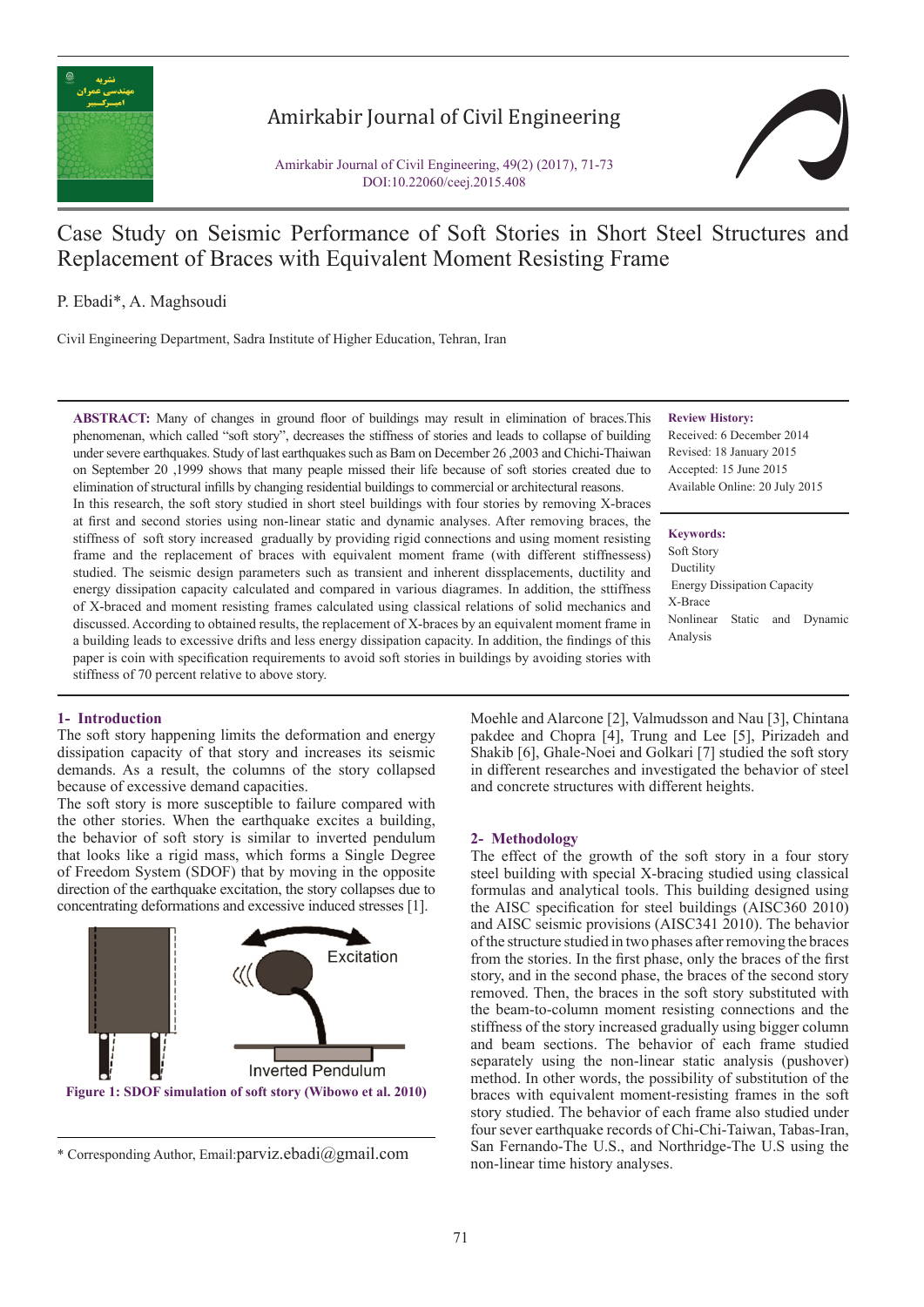In this research, several four story steel frames designed and analyzed under non-linear static and dynamic analyses and the effects of removing braces in lower stories studied. The moment resisting frames in soft stories considered with different stiffness and replacement of X-braces with moment resisting frames in soft stories investigated.

The "soft story" developed in the first or second stories by removing braces. By replacing beam-to-column connections of the soft story with rigid connections, the simple frame converted to a moment resisting frame. Different stiffness's assigned to moment resisting frame. The non-linear static and dynamic analyses carried out to study 25 frames. The effects of removing braces in soft stories on seismic performance of structures studied. In addition, replacing braces with moment resisting frame with different stiffness's explored.

### **3- Main Contribution**

By removing braces in soft story, ductility and energy absorption capacity of frames decreased compared with complete braced frame. Both parameters improved by the increase of stiffness of soft story using moment resisting frame.

Removing braces and development of soft story in second story is slightly more critical than first story due to interaction of near stories.

#### **4- Maximum Base Shear**

Comparison of the base shears of the frames under selected earthquake records of Chi-Chi, San Fernando, Tabas and Northridge given in Figure 2.

By removing braces in the soft story, the maximum story shear capacity decreased in all records. Especially in Northridge record with the soft story in the first story and in Chi-Chi record with the soft story in the second story that it become less than the equivalent base shear in static analyses.





Figure 2: Comparison of the base shears under earthquake **records for frames of groups; a) F4A, b) F4B, c) F4C**

The base shear capacity increased by increasing stiffness of the first story of 70 percent of that in the second story under two records of Chi-Chi and San Fernando, while it decreased with a mild slope for stiffness of 70 percent and more. Similarly, by increasing the stiffness of the first story up to 80 percent of that in the second story, the maximum base shear of story remained stable under two records of Northridge and Tabas and did not increase any more.

Increasing the relative stiffness of second story to that of third story in frame class F4C by up to 28 percent (F4C28) led to increase in base shear capacity compared to frame F4C8 by 2.35, 1.66, 1.14 and 1.08 times under Chi-Chi, San Fernando, Tabas, Northridge records, respectively. However, it could not reach the equivalent base shear of complete braces frame.

#### **References**

- [1] Wibowo, A. Nelson, L. and Wilson, J.; "Collapse Modelling Analysis of a Precast Soft Storey Building in Australia"; Victoria, Elsevier Ltd, 2010.
- [2] Moehle, J. and Alarcon, L.; "Seismic Analysis Methods for Irregular Buildings." J. Struct. Eng., Vol. 112 (1), pp. 35– 52, 1986.
- [3] Valmundsson, E.V. and Nau, J.M.; "Seismic Response of Building Frames with Vertical Structural Irregularities", Journal of Structural Engineering, ASCE, Vol. 123, No. 1, pp. 30- 41, 1997.
- [4] Chintanapakdee, Chatpan, and Anil K. Chopra.; "Seismic response of vertically irregular frames: response history and modal pushover analyses"; Journal of Structural Engineering, Vol. 130.8, pp. 1177- 1185, 2004.
- [5] Trung, K. l. and Lee, K.; "Seismic Behavior and Evaluation of Steel SMF Building with Vertical Irregularitties"; The 14 World Conference on Earthquake Engineering, Beijing, china, 2008.
- [6] Pirizadeh, M. Shakib, H. "Probabilistic Seismic Performance Evaluation of Non-geometric Vertically Irregular Steel Buildings"; International Journal of Constructional Steel Research, 2013.
- [7] Ghale-Noei, M., Azhdari-Moghadam, M. and Golkari, H., "Evaluation of the Effect of Soft Story on Performance of Structures with the Capacity Spectrum Approach"; Sixth National Conference on Civil Engineering, Semnan – Iran, 2011.